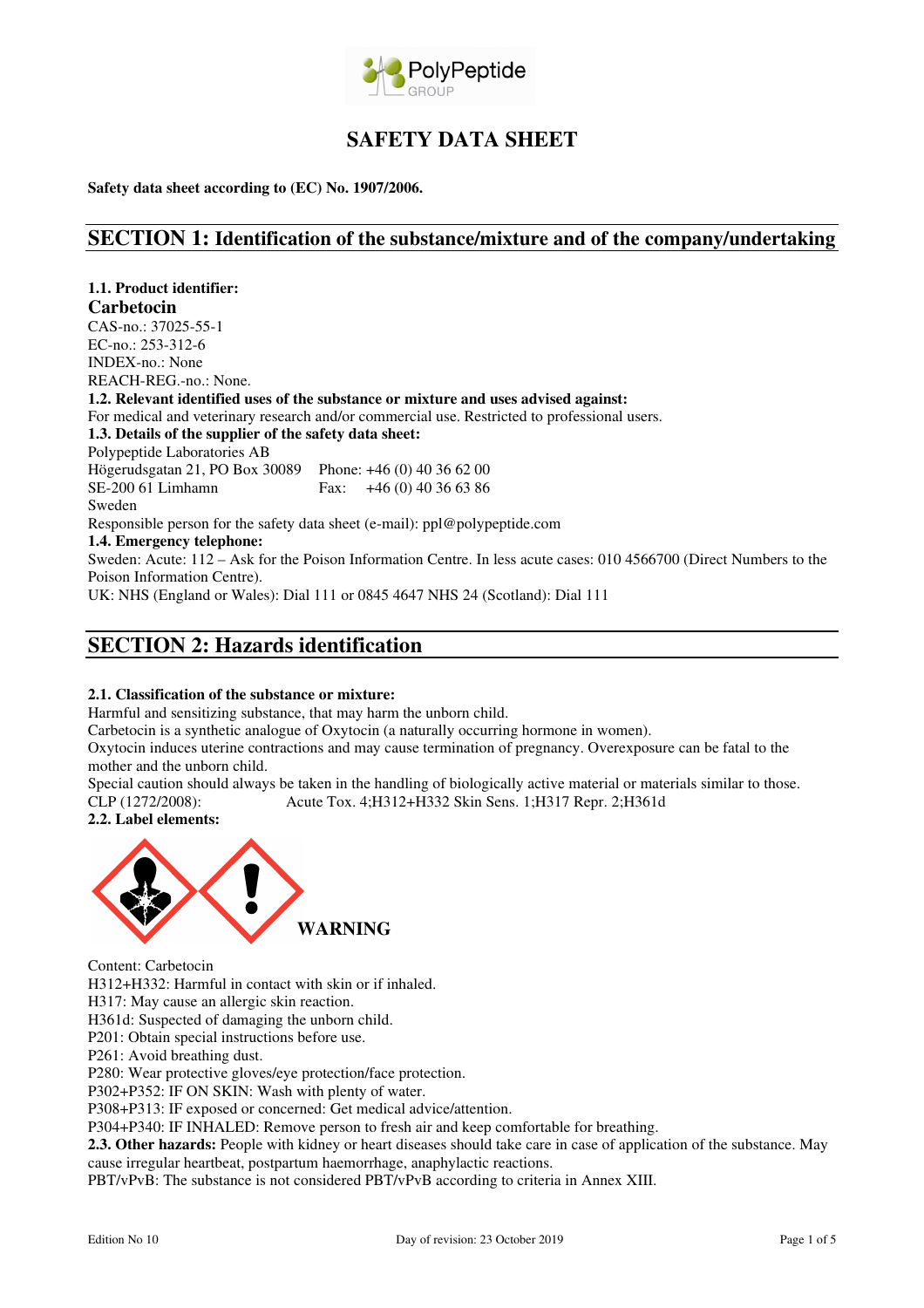

## **SECTION 3: Composition/information on ingredients**

#### **3.1. Substances:**

| % w/w Substance name CAS-no. | EC-no.                             | Index-no. REACH reg.no. Classification |                          |
|------------------------------|------------------------------------|----------------------------------------|--------------------------|
| 90-100 Carbetocin            | $37025 - 55 - 1$ $253 - 312 - 6$ - | the contract of the contract of the    | Acute Tox. 4; H312+ H332 |
|                              |                                    |                                        | Skin Sens. 1:H317        |

Wording of hazard statements - see section 16

## **SECTION 4: First-aid measures**

### **4.1. Description of first aid measures:**

In case of a suspected Carbetocin exposure: **Avoid excessive drinking** until it is obvious there are no signs of water retention.<br>Inhalation:

- Move the affected person to fresh air. Keep at rest. If needed: Seek medical advice. Skin contact: Remove contaminated clothing and wash skin with water and mild soap. If irritation persists: Seek medical advice.
- Eye contact: Flush with water or physiological salt water, holding eye lids open, remember to remove contact lenses, if any. If irritation persists: Seek medical advice.

Ingestion: Rinse mouth. Avoid drinking water. Do not induce vomiting. Seek medical advice immediately.

#### **4.2. Most important symptoms and effects, both acute and delayed:**

Nausea, vomiting, abdominal pain, hypotension, headache and water retention. Carbetocin induces uterine contractions and may cause termination of pregnancy. May cause an allergic reaction.

**4.3. Indication of any immediate medical attention and special treatment needed:**

Show this safety data sheet to a physician or emergency ward.

### **SECTION 5: Fire-fighting measures**

### **5.1. Extinguishing media:**

Use water spray (never water jet), dry chemical, foam or carbon dioxide.

#### **5.2. Special hazards arising from the substance or mixture:**

o not inhale smoke fumes. In case of fire, the product may form hazardous decomposition: Carbon, sulphur- and nitrogen oxides**.** 

### **5.3. Advice for fire-fighters:**

Use breathing apparatus with an independent source of air.

### **SECTION 6: Accidental release measures**

### **6.1. Personal precautions, protective equipment and emergency procedures:**

Use personal protective equipment - see section 8. Avoid generation of dust and spreading. Ventilate area of lea or spill. **6.2. Environmental precautions:** 

Do not empty into drains – see section 12. Inform appropriate authorities in accordance with local regulations.

#### **6.3. Methods and material for containment and cleaning up:**

Sweep up and place in a suitable container. Flush area of spill with plenty of water. Further handling of spillage - see section 13.

### **6.4. Reference to other sections:**

See above.

Repr. 2;H361d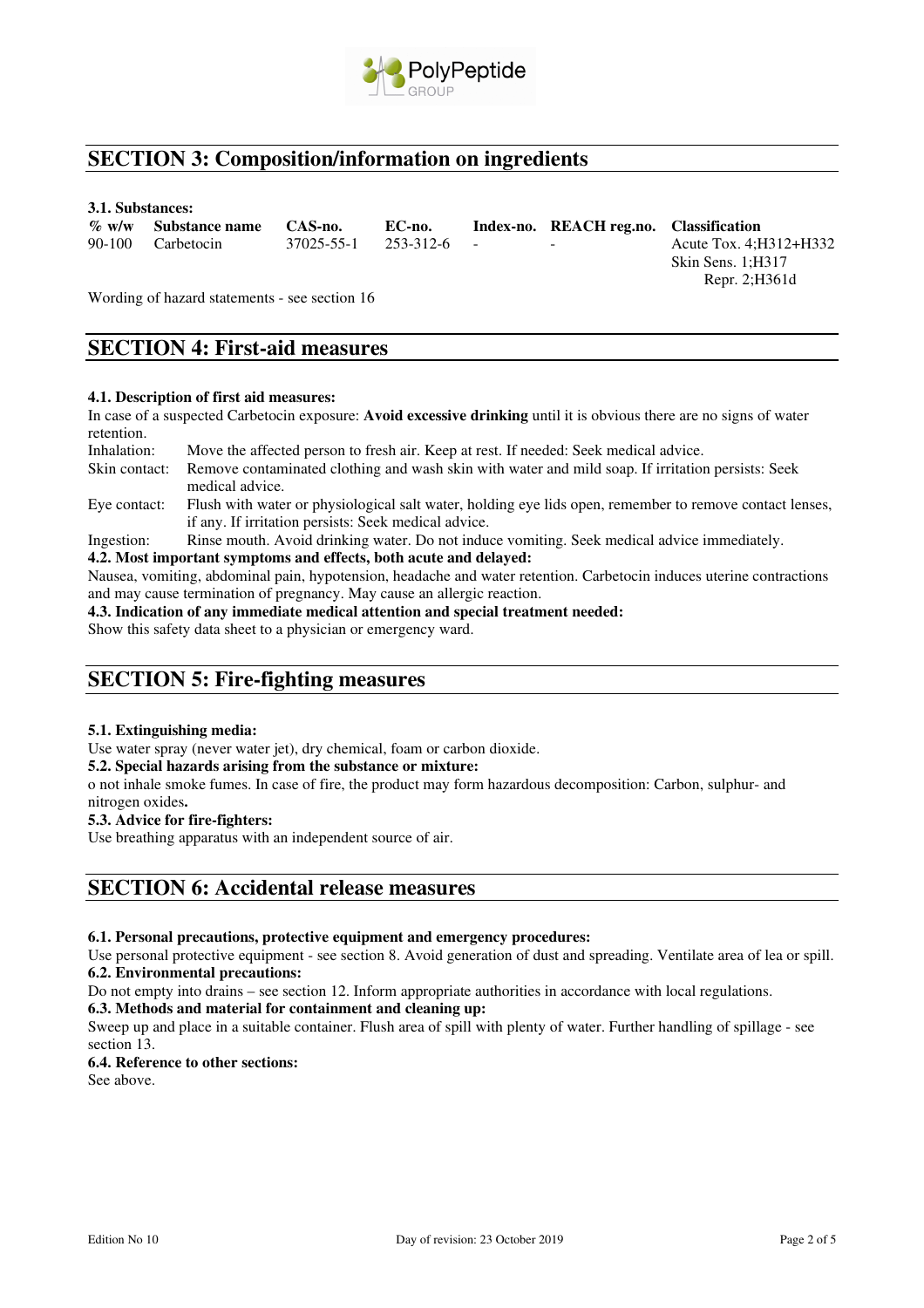

## **SECTION 7: Handling and storage**

### **7.1. Precautions for safe handling:**

Avoid breathing dust. Provide adequate ventilation e.g. by working in a fumehood. Do not open until use. Avoid contact with skin, eyes and clothing. Avoid generation of dust and spreading. Wash contaminated skin immediately with water and mild soap. Change contaminated clothing immediately. Take precautionary measures against static discharges. Required access to water and eye wash fountain

### **7.2. Conditions for safe storage, including any incompatibilities:**

Store in a tightly closed original container at 2-8°C in a dry and well-ventilated place. Avoid exposure to light. In, addition see manufacturer's specifications.

Store securely and out of reach of unauthorized personnel and separated from food, feed, drugs etc

#### **7.3. Specific end use(s):**

See section 1

### **SECTION 8: Exposure controls/Personal protection**

### **8.1. Control parameters:**

Sweden: AFS 2015:7: None UK: Occupational exposure limits (EH40/2005 with later amendments): None Carbetocin  $2 \mu$ g/m<sup>3</sup> (OEL calculated by Ferring) DNEL/PNEC: No CSR. **8.2. Exposure controls:**  Appropriate engineering controls: Provide adequate ventilation e.g. by working in a fumehood. Personal protective equipment: Respiratory protection: During all open handling use an approved mask (EN149) with a particle filter type P3. The filter has a limited lifetime and must be changed. Read the instruction. Skin protection: Wear protective gloves (EN374) of e.g. nitrile rubber. It has not been possible to find any data for breakthrough time, so it is recommended to change the glove if spilled on. Eye protection: Wear tightly fitting safety goggles (EN166) in case of risk of contact with the eyes Environmental exposure controls: None particular.

## **SECTION 9: Physical and chemical properties**

### **9.1. Information on basic physical and chemical properties:**

| Appearance:                                                              | White to off-white powder                 |
|--------------------------------------------------------------------------|-------------------------------------------|
| Odour:                                                                   | Light smell of acetic acid                |
| Odour threshold:                                                         | No available data                         |
| pH (aqueous solution):                                                   | $4,5-5,0$                                 |
| Melting point/freezing point $(^{\circ}C)$ :                             | No available data                         |
| Initial boiling point and boiling range $({}^{\circ}C)$ :                | Not applicable                            |
| Flash point $(^{\circ}C)$ :                                              | Not applicable                            |
| Evaporation rate:                                                        | Not applicable                            |
| Flammability (solid, gas):                                               | No available data                         |
| Upper/lower flammability or explosive limits (vol.-%): No available data |                                           |
| Vapour pressure:                                                         | Not applicable                            |
| Relative density:                                                        | No available data                         |
| Solubility (water):                                                      | Soluble                                   |
| Partition coefficient: n-octanol/water:                                  | No available data                         |
| Auto-ignition temperature $({}^{\circ}C)$ :                              | No available data                         |
| Decomposition temperature $(^{\circ}C)$ :                                | No available data                         |
| Viscosity:                                                               | Not applicable                            |
| Explosive properties:                                                    | Dust may form explosive mixture with air. |
| Oxidising properties:                                                    | No available data                         |
| 9.2. Other information:                                                  | None relevant                             |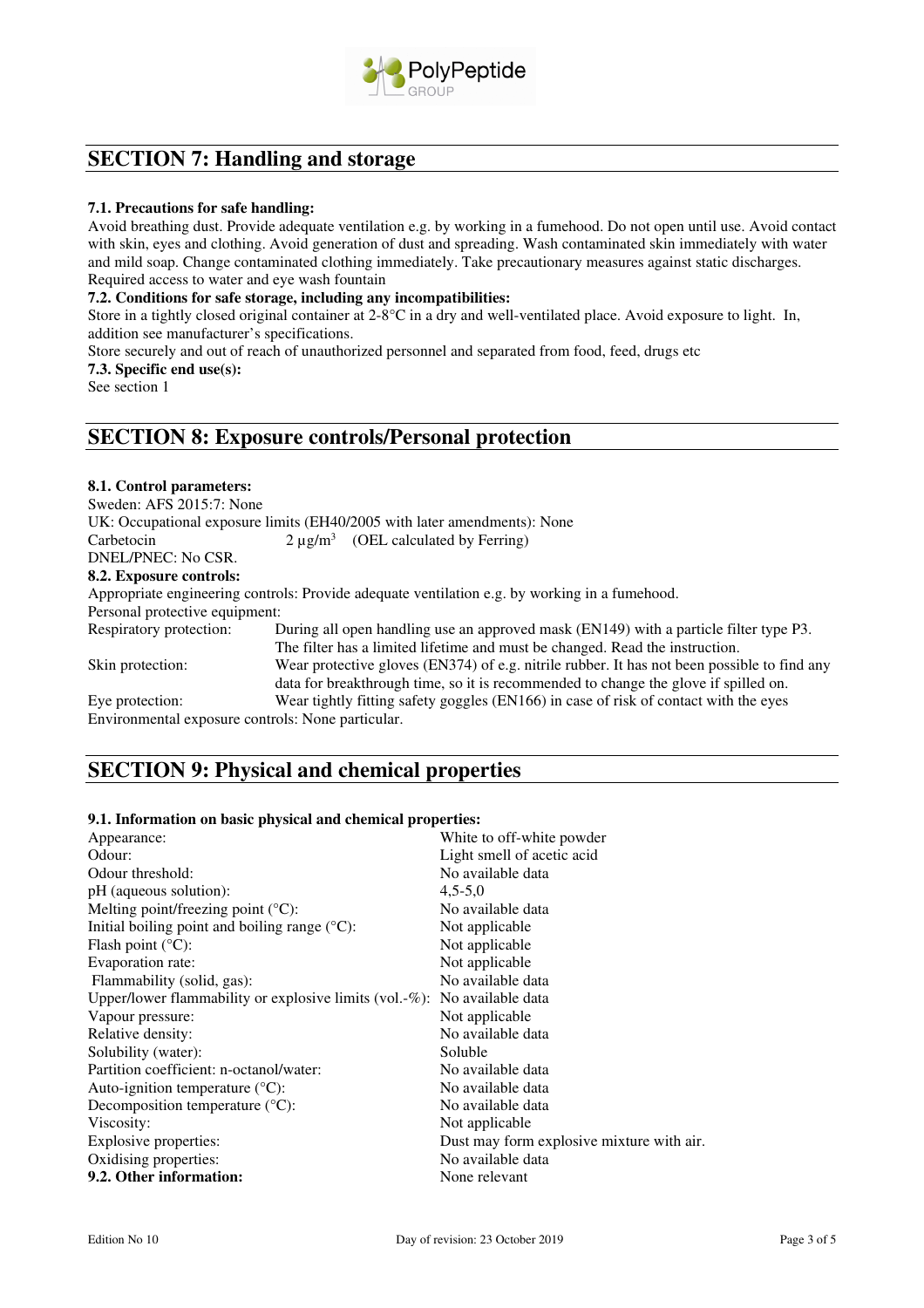

# **SECTION 10: Stability and reactivity**

#### **10.1. Reactivity:**

No available information. **10.2. Chemical stability:**  Stable under normal conditions - see section 7. Combustible. **10.3. Possibility of hazardous reactions:**  Dust may form explosive mixture with air. **10.4. Conditions to avoid:**  Strong heat, light and moisture. Avoid generation of dust. **10.5. Incompatible materials:**  None known. **10.6. Hazardous decomposition products:**  When heated to high temperatures (decomposition) toxic fumes are emitted: Carbon, sulphur- and nitrogen oxides.

### **SECTION 11: Toxicological information**

### **11.1. Information on toxicological effects:**

No mutagenic effects in in vitro and in vivo tests (Ferring).

No further available/applicable toxicological data.

Information on likely routes of exposure: Inhalation, skin and ingestion.

#### Symptoms:

Inhalation: Uterine cramps of a menstrual character, nausea, vomiting, abdominal pain, hypotension, headache, water retention. Skin: Harmful in contact with skin. Eyes: Irritation with redness and pain. Ingestion: See under "Inhalation". After oral administration proteolysis/degradation and hence no bioavailability is expected. Chronic effects: Induces uterine contractions and may cause termination of pregnancy. May cause reduction of urinary excretion. Repeated or prolonged exposure combined with excessive drinking, may cause water retention. Peptides may cause potential antigenicity and allergic reactions. Special caution should always be taken in the handling of polypeptides with hormone-like effects

## **SECTION 12: Ecological information**

### **12.1. Toxicity:**

No available/applicable data. **12.2. Persistence and degradability:** No available/applicable data. **12.3. Bioaccumulative potential:** No available/applicable data. **12.4. Mobility in soil:**  No available/applicable data. **12.5. Results of PBT and vPvB assessment:**  The substance is not considered PBT/vPvB according to criteria in Annex XIII. **12.6. Other adverse effects:**  None known.

## **SECTION 13: Disposal considerations**

### **13.1. Waste treatment methods:**

Disposal should be according to local, state or national legislation. Dispose of through authority facilities or pass to chemical disposal company. **EWC-code:** 07 05 99